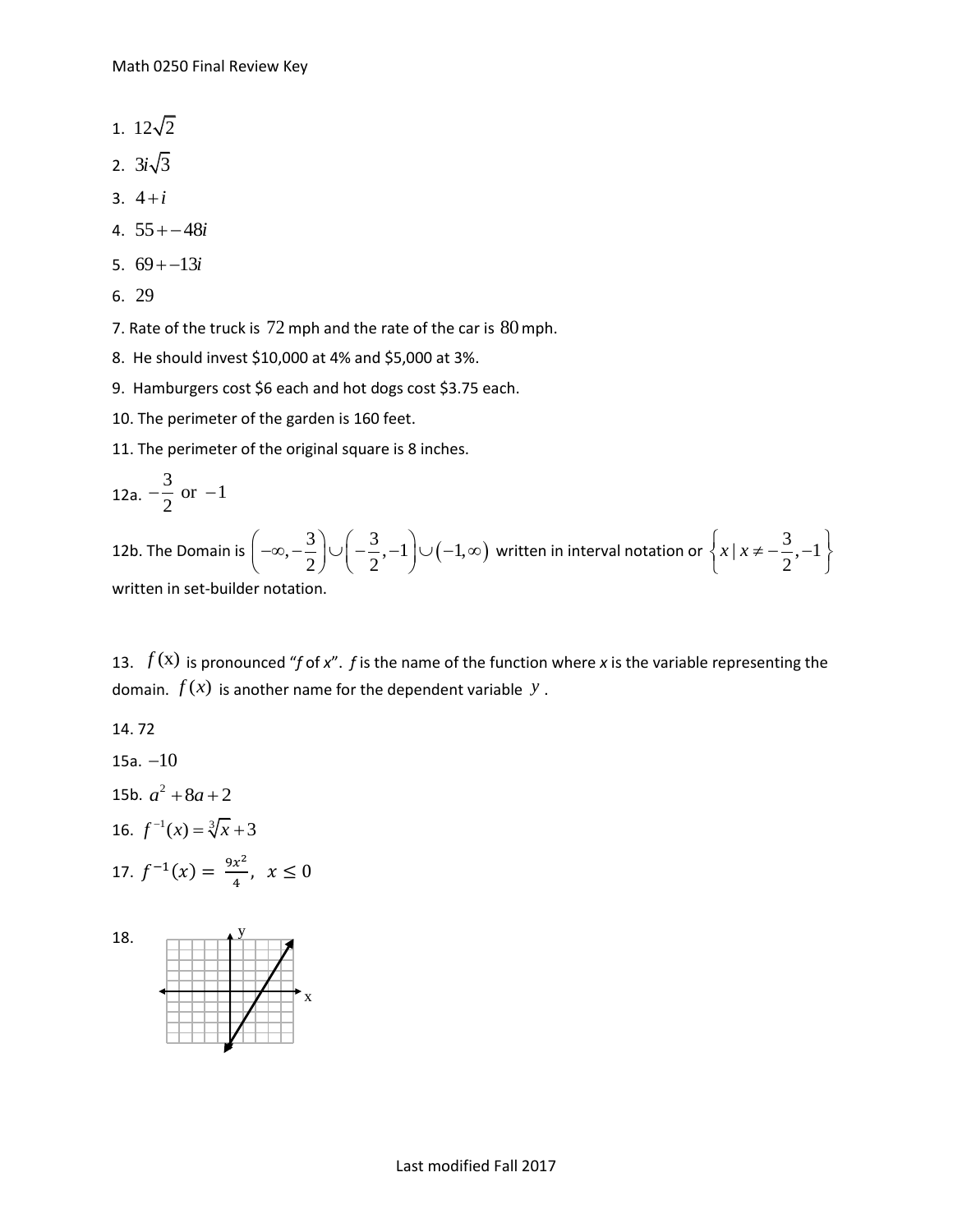







23. Domain:  $\left( -\infty,\infty\right)$  , Range:  $\left[ -5,\infty\right)$ 

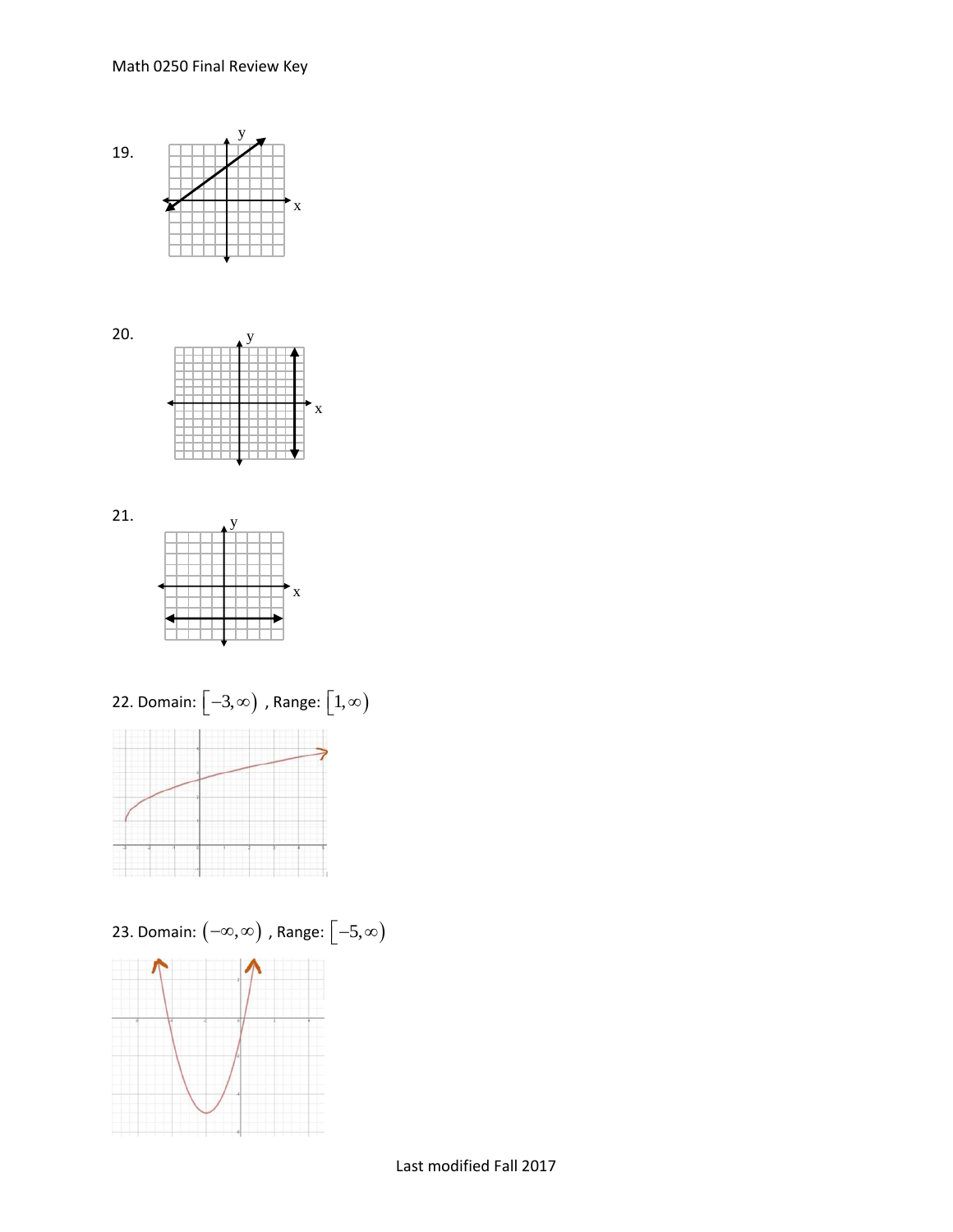24. Slope-Intercept form 
$$
y = -\frac{7}{3}x - \frac{5}{3}
$$
, Standard form  $7x + 3y = -5$   
25. Point-Slope form  $y - 1 = -\frac{2}{3}(x - 3)$ , Standard form  $2x + 3y = 9$ 

26. No solution,  $\varnothing$  , inconsistent system





29.



30.

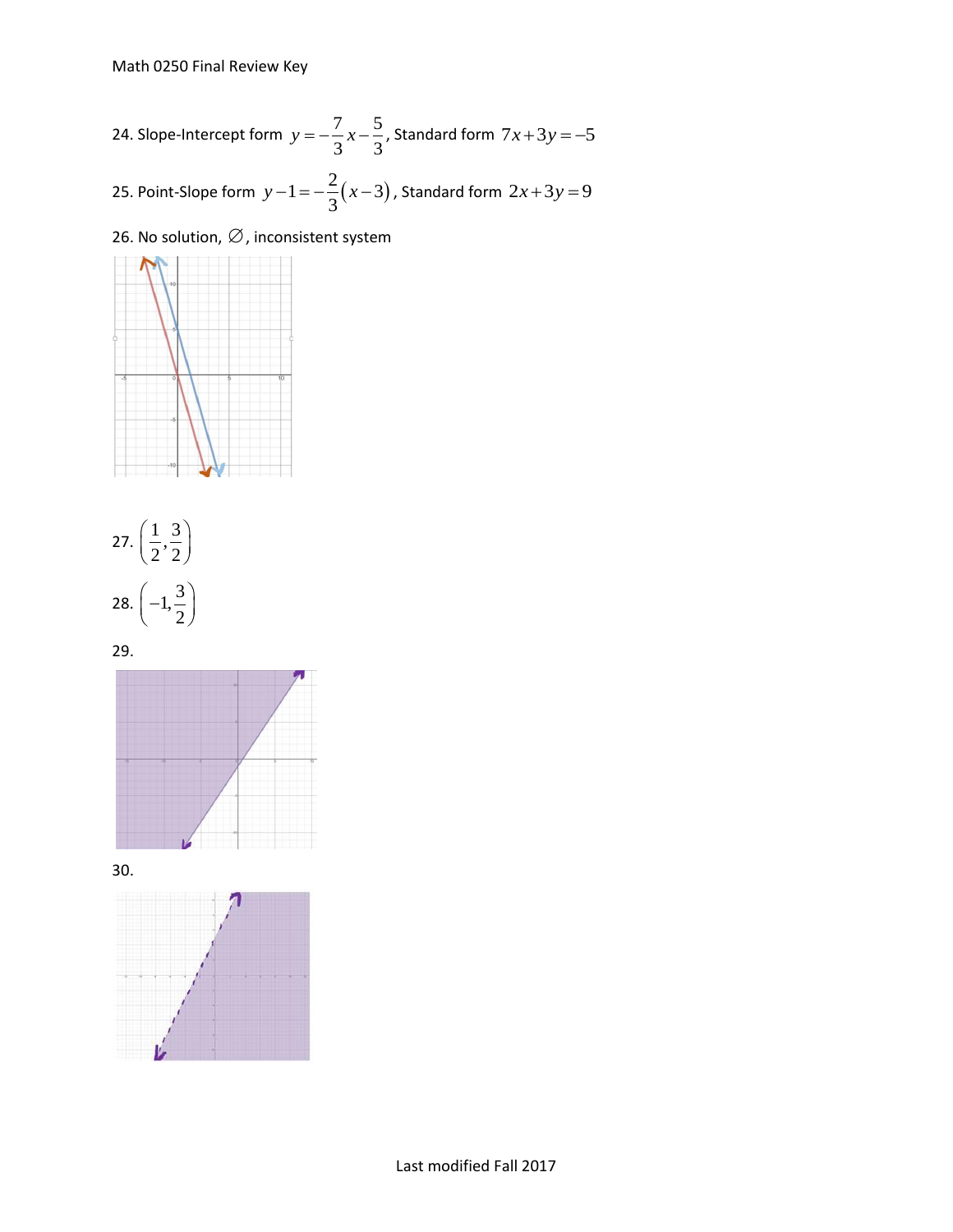31. 
$$
-\frac{10}{81}x^8
$$
  
\n32.  $\frac{-x-9}{(x+3)(x+2)}$   
\n33.  $4a^2-28ab+49b^2$   
\n34.  $\frac{15a}{4}$   
\n35.  $2(5-3t)(25+15t+9t^2)$   
\n36.  $5n(5n+4)$   
\n37.  $\frac{2}{3}$  or  $-4$   
\n38. 0, 5, or  $-3$   
\n39.  $\frac{1}{8}, \frac{1}{2}$   
\n40.  $\frac{-7\pm\sqrt{53}}{2}$   
\n41.  $2, -2, 3$ , or  $-3$   
\n42.  $\frac{2\pm\sqrt{22}}{3}$   
\n43.  $2$  or  $-\frac{2}{3}$   
\n44.  $5\pm 2\sqrt{6}$   
\n45.  $\frac{3\pm\sqrt{65}}{4}$   
\n46.  $\pm \frac{7}{2}i$   
\n47.  $1\pm 5\sqrt{2}i$   
\n48.  $\frac{3}{2}\pm \frac{1}{2}i$   
\n49.  $(-5, -2)$   
\n50.  $(-\infty, -6] \cup [-3, \infty)$   
\n51.  $\left(-\infty, -\frac{11}{2}\right] \cup [4, \infty)$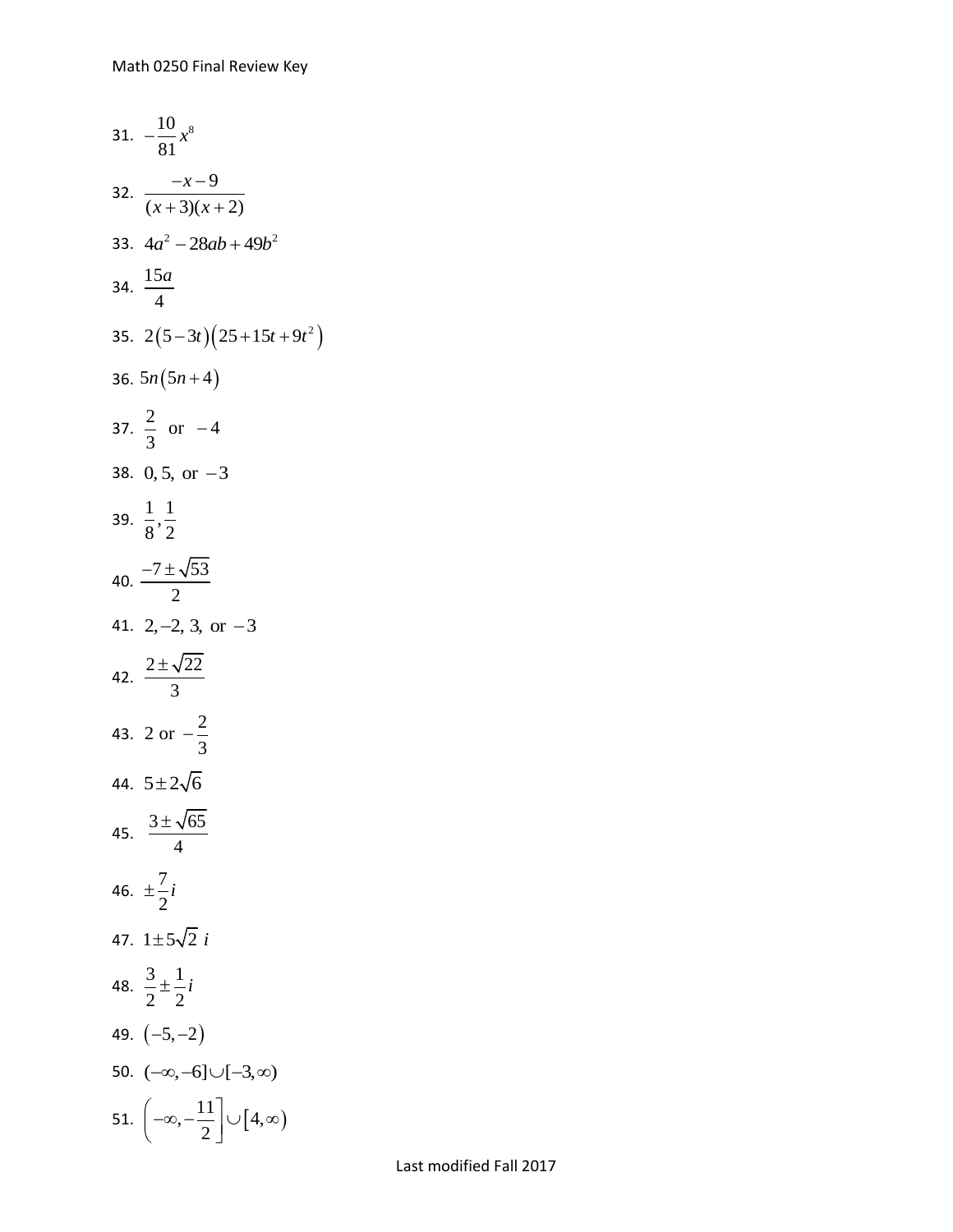$$
52. \left(-8, \frac{16}{3}\right)
$$

53. <code>vertex</code>  $(-3,-9)$ , x-intercepts  $(0,0)$  and  $(-6,0)$  , y-intercept  $(0,0)$  , and axis of symmetry  $\,x\!=\!-3$ 



Last modified Fall 2017